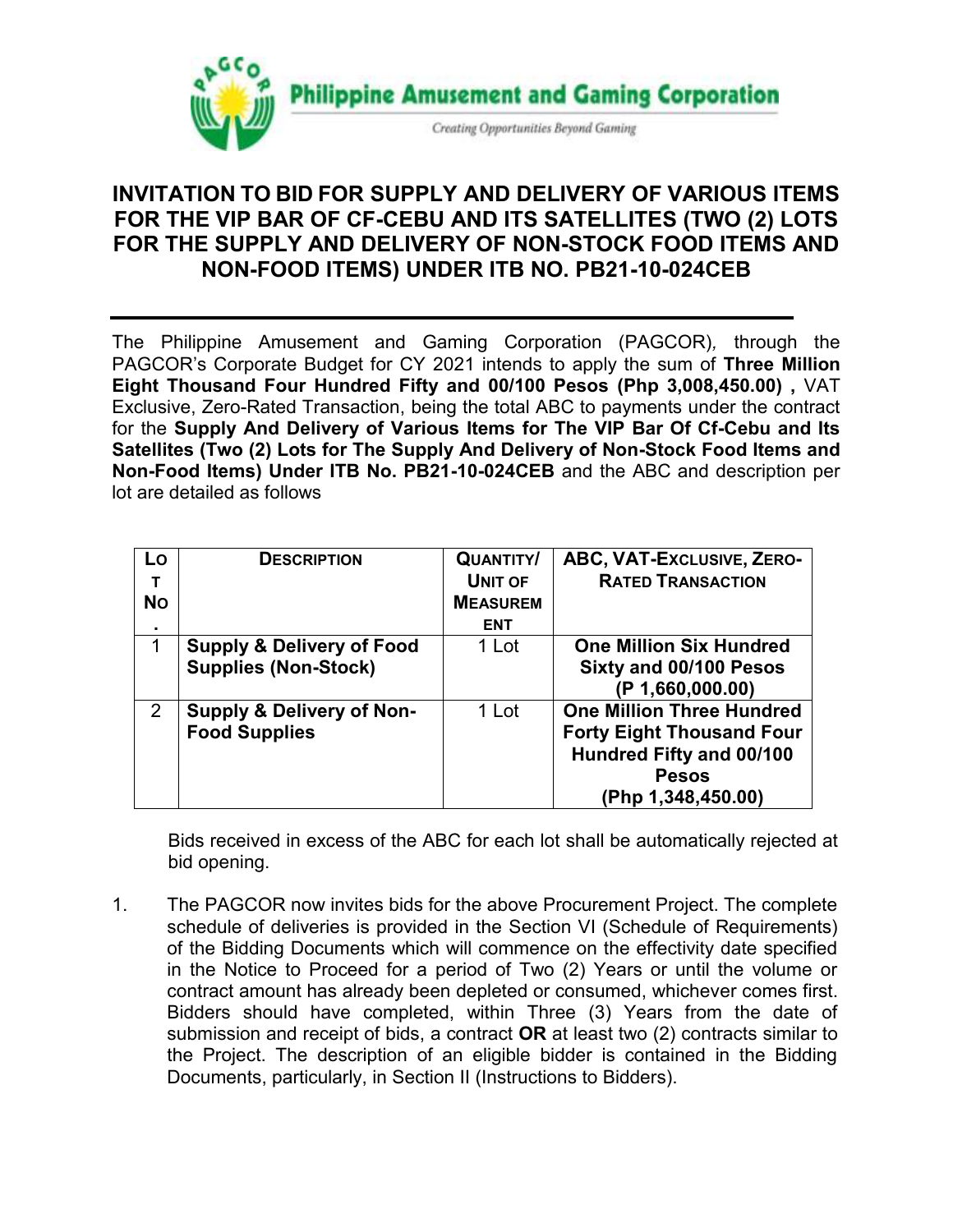2. Bidding will be conducted through open competitive bidding procedures using a non-discretionary "*pass/fail*" criterion as specified in the 2016 revised Implementing Rules and Regulations (IRR) of Republic Act (RA) No. 9184.

Bidding is restricted to Filipino citizens/sole proprietorships, partnerships, or organizations with at least sixty percent (60%) interest or outstanding capital stock belonging to citizens of the Philippines, and to citizens or organizations of a country the laws or regulations of which grant similar rights or privileges to Filipino citizens, pursuant to RA No. 5183.

- 3. Prospective Bidders may obtain further information from PAGCOR and interested bidders may inspect and obtain further information from the Procurement Section (PS), acting as the BAC Secretariat, of PAGCOR and/or inspect the Bidding Documents at the 3<sup>rd</sup> Floor, Casino Filipino-Cebu, Waterfront Cebu City Hotel and Casino, 1 Salinas Driver, Lahug, Cebu City during office hours of PAGCOR from 9:00 a.m. to 5:00 p.m..
- 4. A complete set of Bidding Documents may be acquired by interested Bidders on **October 26, 2021 to November 25, 2021** from the given address and website(s) below upon payment of the applicable fee for the Bidding Documents, pursuant to the latest Guidelines issued by the GPPB, based on the following schedule:

| <b>Approved Budget for the Contract</b> | <b>Cost of Bidding</b><br><b>Documents</b><br>(in Philippine Pesos) |
|-----------------------------------------|---------------------------------------------------------------------|
| More than 1 Million up to 5 Million     | 5,000.00                                                            |

PAGCOR shall allow the bidder to present its proof of payment for the fees either in person, by facsimile, or through electronic means.

Prospective bidders may also download the Bidding Documents free of charge from **[www.pagcor.ph](http://www.pagcor.ph/)** and **www.philgeps.gov.ph** and may be allowed to submit bids provided that bidders pay the applicable fee of the Bidding Documents not later than the deadline for the submission and receipt of bids.

In effecting payment for the Bidding Documents, prospective bidders shall present either the Payment Slip, which may be secured from the PD, or a copy of this Invitation to Bid (ITB) to PAGCOR's Cashier,  $3^{\text{rd}}$  Floor, Casino Filipino-Cebu, Waterfront Cebu City Hotel and Casino, 1 Salinas Driver, Lahug, Cebu City.

5. The PAGCOR will hold a **Pre-Bid Conference on November 10, 2021, 3:00PM**  at the 3<sup>rd</sup> Floor Conference Room, Casino Filipino-Cebu, Waterfront Cebu City Hotel and Casino, 1 Salinas Driver, Lahug, Cebu City **or through Video**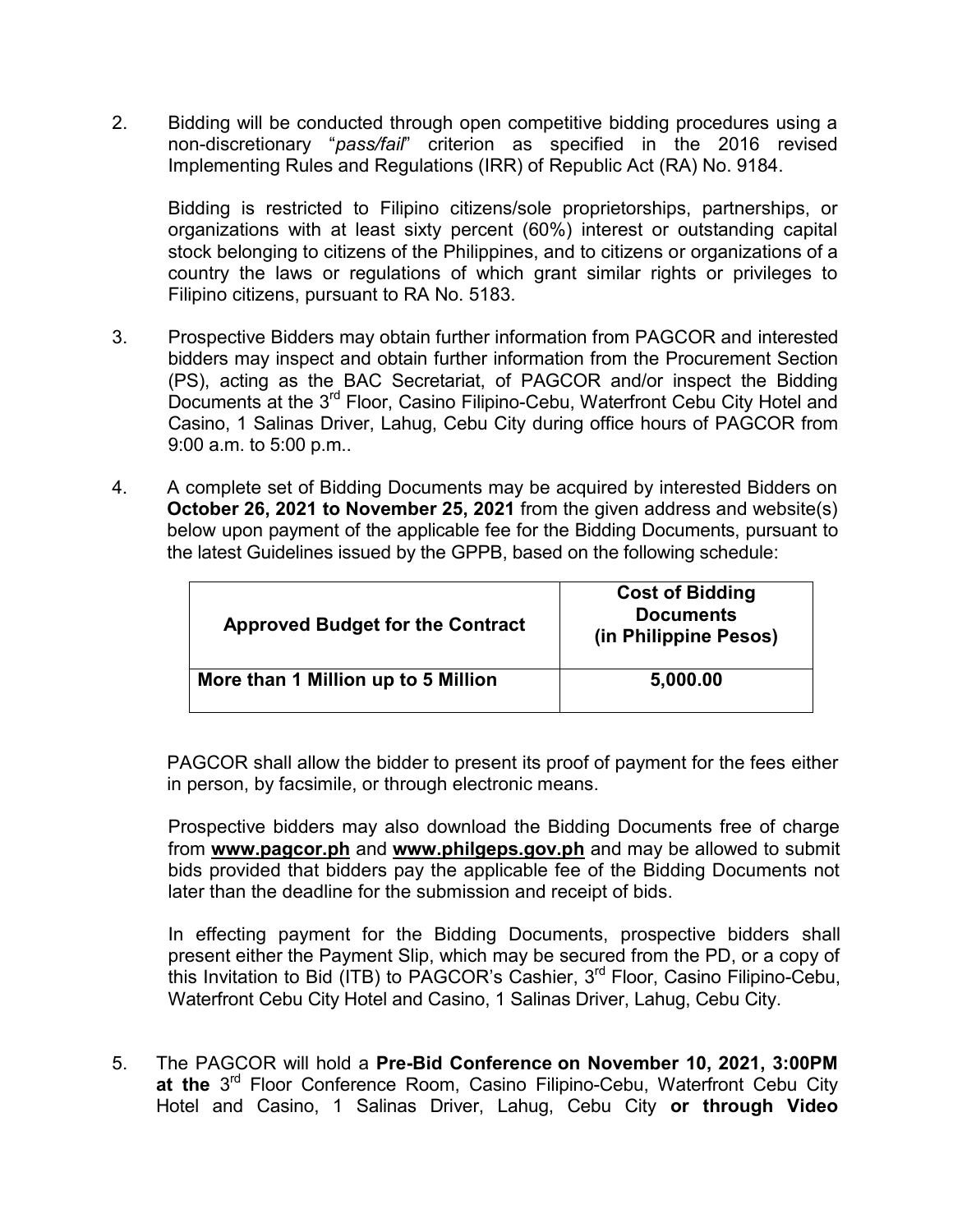**Conference via Zoom platform**, which shall be open to prospective bidders. You may send the request for provision of Zoom Meeting credentials thru [RamahdynaJezza.Conejos@pagcor.ph](mailto:RamahdynaJezza.Conejos@pagcor.ph) before the scheduled meeting

- 6. Bids must be duly received by the BAC Secretariat through manual submission on or before **November 25, 2021 (Thursday), 2:00pm at** 3 rd Floor Conference Room, Casino Filipino-Cebu, Waterfront Cebu City Hotel and Casino, 1 Salinas Driver, Lahug, Cebu City, which shall be open to prospective bidders. Late bids shall not be accepted.
- 7. All Bids must be accompanied by a bid security in any of the acceptable forms and in the amount stated in **ITB Clause 14**.
- 8. Bid opening shall be on **November 25, 2021( Thursday ), 2:00pm** onwards at the 3<sup>rd</sup> Floor Conference Room, Casino Filipino-Cebu, Waterfront Cebu City Hotel and Casino, 1 Salinas Driver, Lahug, Cebu City, which shall be open to prospective bidders Bids will be opened in the presence of the bidders' representatives who choose to attend the activity.
- 9. Bidders shall bear all costs associated with the preparation and submission of their bids, and PAGCOR will in no case, be responsible or liable for those costs, regardless of the conduct or outcome of the bidding process.

Bidders should note that PAGCOR will accept bids only from those that have paid the applicable fee for the Bidding Documents.

PAGCOR assumes no responsibility whatsoever to compensate or indemnify bidders for any expenses incurred in the preparation of their bids.

In accordance with Government Procurement Policy Board (GPPB) Circular 06- 2005 - Tie-Breaking Method, the Bids and Awards Committee (BAC) shall use a non-discretionary and non-discriminatory measure based on sheer luck or chance, which is "DRAW LOTS," in the event that two (2) or more bidders have been post-qualified and determined as the bidder having the Lowest Calculated Responsive Bid (LCRB) to determine the final bidder having the LCRB, based on the following procedures:

- a) In alphabetical order, the bidders shall pick one rolled paper.
- b) The lucky bidder who would pick the paper with a "CONGRATULATIONS" remark shall be declared as the final bidder having the LCRB and recommended for award of the contract.
- 10. The PAGCOR reserves the right to reject any and all bids, declare a failure of bidding, or not award the contract at any time prior to contract award in accordance with Sections 35.6 and 41 of the 2016 revised IRR of RA No. 9184, without thereby incurring any liability to the affected bidder or bidders.